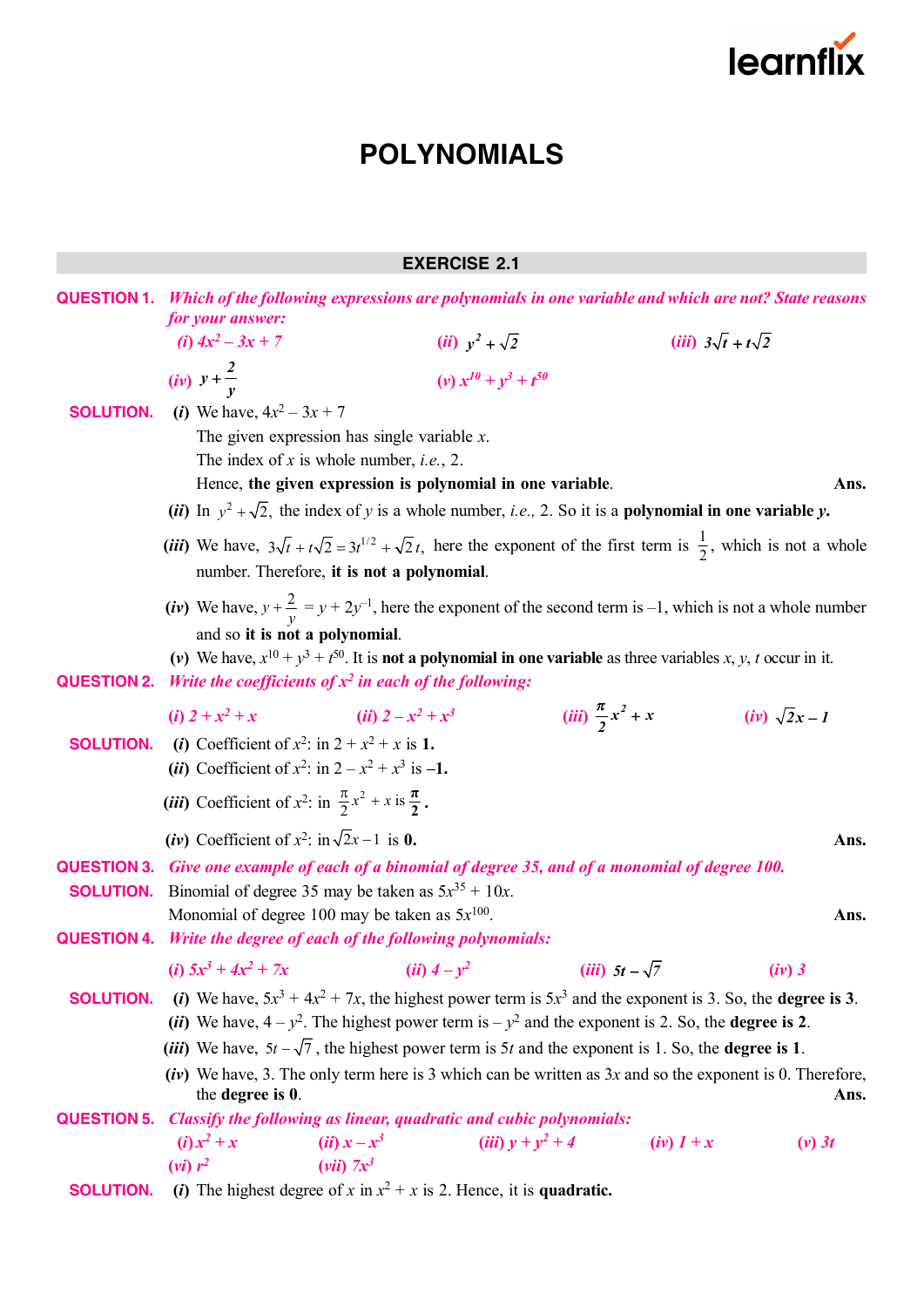- (*ii*) The highest degree of *x* in  $x x^3$  is 3. Hence, it is **a cubic.**
- (*iii*) The highest degree of *y* in  $y + y^2 + 4$  is 2. Hence, it is quadratic.
- (*iv*) The highest degree of *x* in  $1 + x$  is 1. Hence, it is **a linear polynomial.**
- **(***v***)** The highest degree of *t* in 3*t* is 1. Hence, it is **a linear polynomial.**
- (*vi*) The highest degree of  $r$  in  $r^2$  is 2. Hence, it is a quadratic polynomial.
- (*vii*) The highest degree of *x* in  $7x^3$  is 3. Hence, it is **cubic polynomial.** Ans.

## **EXERCISE 2.2**

|                               | <b>QUESTION 1.</b> Find the value of the polynomial $5x - 4x^2 + 3$ at |                                                     |                                                                                           |       |  |
|-------------------------------|------------------------------------------------------------------------|-----------------------------------------------------|-------------------------------------------------------------------------------------------|-------|--|
|                               |                                                                        | $(i) x = 0$                                         | $(ii) x = -1$<br>$(iii) x = 2$                                                            |       |  |
| <b>SOLUTION.</b> Let          |                                                                        |                                                     | $p(x) = 5x - 4x^2 + 3$ be given polynomial.                                               |       |  |
|                               |                                                                        | (i) At $x = 0$ ; the value of $p(x)$ is,            |                                                                                           |       |  |
|                               |                                                                        |                                                     | $p(0) = 5(0) - 4(0)^2 + 3 = 0 - 0 + 3 = 3$                                                |       |  |
|                               |                                                                        | ( <i>ii</i> ) At $x = -1$ ; the value of $p(x)$ is, |                                                                                           |       |  |
|                               |                                                                        |                                                     | $p(-1) = 5(-1) - 4(-1)^2 + 3 = -5 - 4 + 3 = -6$                                           |       |  |
|                               |                                                                        | ( <i>iii</i> ) At $x = 2$ ; the value of $p(x)$ is, |                                                                                           |       |  |
|                               |                                                                        |                                                     | $p(2) = 5(2) - 4(2)^{2} + 3 = 10 - 16 + 3 = 13 - 16 = -3.$                                | Ans.  |  |
|                               |                                                                        |                                                     | <b>QUESTION 2.</b> Find $p(0)$ , $p(1)$ and $p(2)$ for each of the following polynomials: |       |  |
|                               |                                                                        | (i) $p(y) = y^2 - y + 1$                            | (ii) $p(t) = 2 + t + 2t^2 - t^3$                                                          |       |  |
|                               |                                                                        | (iii) $p(x) = x^3$                                  | (iv) $p(x) = (x - 1)(x + 1)$                                                              |       |  |
| <b>SOLUTION.</b> (i) We have, |                                                                        |                                                     | $p(y) = y^2 - y + 1$                                                                      | $(1)$ |  |
|                               |                                                                        | Putting $y = 0$ in (1), we get                      |                                                                                           |       |  |
|                               |                                                                        |                                                     | $p(0) = (0)^2 - 0 + 1 = 0 - 0 + 1 = 1$ ,                                                  |       |  |
|                               |                                                                        | Putting $y = 1$ in (1), we get                      |                                                                                           |       |  |
|                               |                                                                        |                                                     | $p(1) = (1)^2 - 1 + 1 = 1 - 1 + 1 = 1$ .                                                  |       |  |
|                               |                                                                        | Putting $y = 2$ in (1), we get                      |                                                                                           |       |  |
|                               |                                                                        |                                                     | $p(2) = (2)^2 - 2 + 1 = 4 - 2 + 1 = 3$                                                    |       |  |
|                               |                                                                        | <i>(ii)</i> We have                                 | $p(t) = 2 + t + 2t^2 - t^3$                                                               | $(2)$ |  |
|                               |                                                                        | Putting $t = 0$ in (2), we get                      |                                                                                           |       |  |
|                               |                                                                        |                                                     | $p(0) = 2 + 0 + 2(0)^{2} - (0)^{3} = 2 + 0 + 0 + 0 - 0 = 2$                               |       |  |
|                               |                                                                        | Putting $t = 1$ in (2), we get                      |                                                                                           |       |  |
|                               |                                                                        |                                                     | $p(1) = 2 + 1 + 2(1)^{2} - (1)^{3} = 2 + 1 + 2 - 1 = 5 - 1 = 4$                           |       |  |
|                               |                                                                        | Putting $t = 2$ in (2), we get                      |                                                                                           |       |  |
|                               |                                                                        |                                                     | $p(2) = 2 + 2 + 2(2)^{2} - (2)^{3} = 2 + 2 + 8 - 8 = 4$                                   | Ans.  |  |
|                               |                                                                        | <i>(iii)</i> We have,                               | $p(x) = x^3$                                                                              | $(3)$ |  |
|                               |                                                                        | Putting $x = 0$ in (3), we get                      |                                                                                           |       |  |
|                               |                                                                        |                                                     | $p(0) = (0)3 = 0$                                                                         |       |  |
|                               |                                                                        | Putting $x = 1$ in (3), we gt                       |                                                                                           |       |  |
|                               |                                                                        |                                                     | $p(1) = (1)^3 = 1$                                                                        |       |  |
|                               |                                                                        | Putting $x = 2$ in (3), we get                      |                                                                                           |       |  |
|                               |                                                                        |                                                     | $p(2) = (2)^3 = 8$                                                                        |       |  |
|                               |                                                                        | $(iv)$ We have                                      | $p(x) = (x - 1)(x + 1)$                                                                   | $(4)$ |  |
|                               |                                                                        | Putting $x = 0$ in (4), we get                      |                                                                                           |       |  |
|                               |                                                                        |                                                     | $p(0) = (0-1)(0+1) = (-1)(1) = -1$                                                        |       |  |
|                               |                                                                        | Putting $x = 1$ in (4), we get                      |                                                                                           |       |  |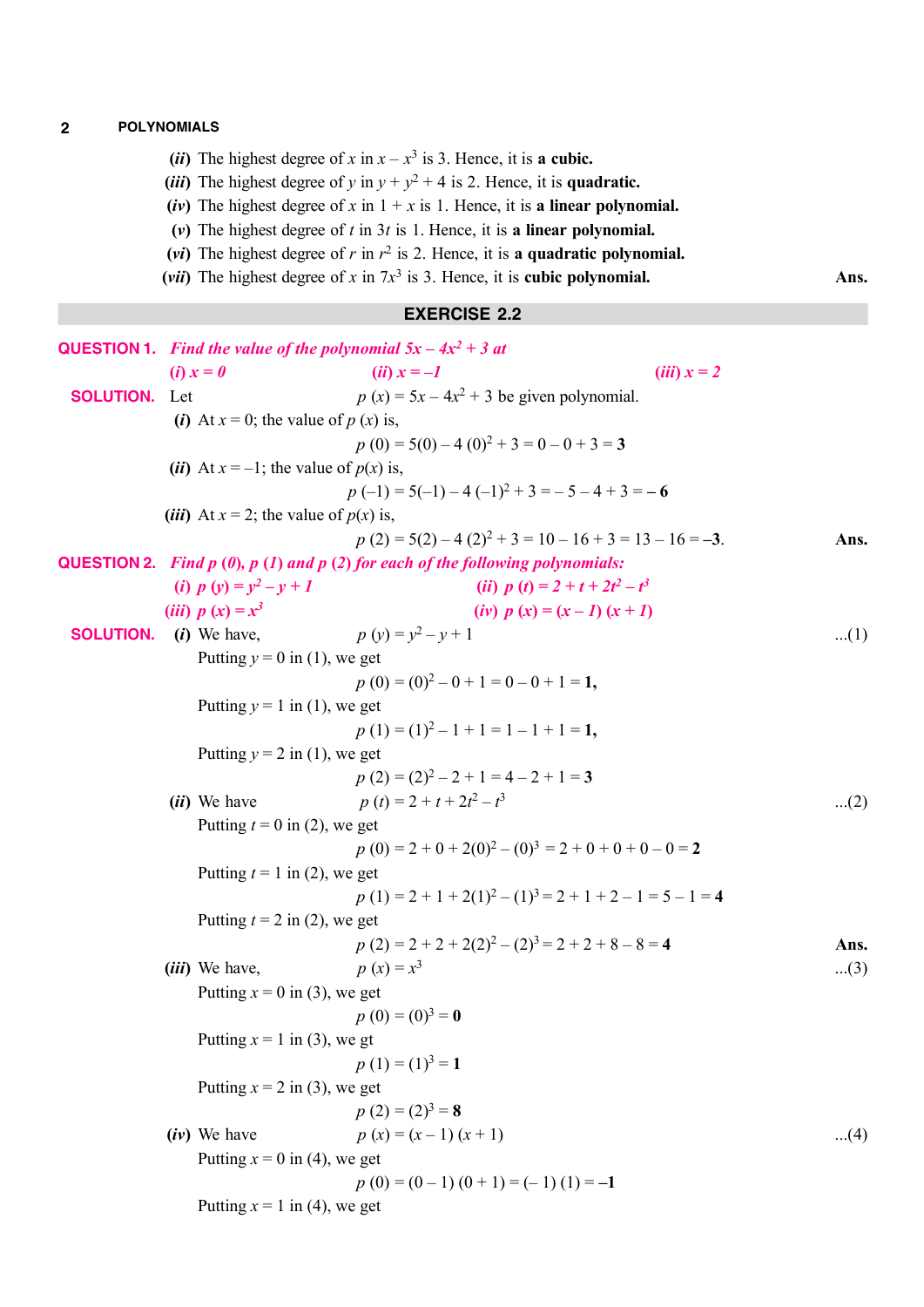$p(1) = (1 - 1)(1 + 1) = (0)(2) = 0$ Putting  $x = 2$  in (4), we get  $p(2) = (2-1)(2+1) = (1)(3) = 3$  **Ans. QUESTION 3.** *Verify whether the following are zeroes of the polynomial, indicated against them,* (*i*)  $p(x) = 3x + 1; x = -\frac{1}{3}$  $-\frac{1}{3}$  (ii)  $p(x) = 5x - 4; x = \frac{4}{5}$ (*iii*)  $p(x) = x^2 - 1$ ;  $x = 1, -1$  $(iv)$   $p(x) = (x + 1)(x - 2); x = -1, 2$ **(***v*)  $p(x) = x^2$ ;  $x = 0$  $(vi)$   $p(x) = lx + m; x = -\frac{m}{l}$ (*vii*)  $p(x) = 3x^2 - 1$ ;  $x = -\frac{1}{\sqrt{2}}, \frac{2}{\sqrt{2}}$  $-\frac{1}{\sqrt{3}}, \frac{2}{\sqrt{3}}$  (*viii*)  $p(x) = 2x + 1; x = \frac{1}{2}$ *2*  **SOLUTION.** (*i*) We have,  $p(x) = 3x + 1$  ...(1) Putting  $x = -\frac{1}{2}$  $-\frac{1}{3}$  in (1), we get 1  $p\left(-\frac{1}{3}\right) = 3\left(-\frac{1}{3}\right) + 1 = -1 + 1 = 0$ Hence,  $-\frac{1}{3}$  is a zero of  $p(x)$  Ans. (*ii*) We have,  $p(x) = 5x - 4$  ...(2) Putting  $x = \frac{4}{5}$  $\frac{4}{5}$  in (2), we get 4  $p\left(\frac{4}{5}\right) = 5\left(\frac{4}{5}\right) - 4 = 4 - 4 = 0$ Hence,  $\frac{4}{5}$  is a zero of  $p(x)$ . Ans. *(iii)* We have,  $p(x) = x^2 - 1$  $-1$  ...(3) Putting  $x = 1$ , in (3), we get  $p(1) = (1)^2 - 1 = 1 - 1 = 0$ Hence, **1** is a zero of  $p(x)$ . Also putting  $x = -1$  in (3), we get  $p(-1) = (-1)^2 - 1 = 1 - 1 = 0$ Hence,  $-1$  is a zero of  $p(x)$ . Ans. (*iv*) We have,  $p(x) = (x + 1)(x - 2)$  ...(4) Putting  $x = -1$ , in (4), we get  $p(-1) = (-1 + 1) (-1 - 2) = (0) (-3) = 0$ Hence,  $-1$  is a zero of  $p(x)$ . Also putting  $x = 2$ , in (4), we get  $p(2) = (2 + 1) (2 - 2) = (3)(0) = 0$ Hence, 2 is zero of  $p(x)$ . Ans.  $(v)$  We have,  $p(x) = x^2$ ...(5) Putting  $x = 0$ , in (5), we get  $p(0) = (0)^2 = 0$ Hence,  $\theta$  is a zero of  $p(x)$ . Ans. (*vi*) We have,  $p(x) = lx + m$  ...(6) Putting  $x = -\frac{m}{l}$  $-\frac{m}{l}$  in (6), we get  $p\left(-\frac{m}{l}\right) = l\left(\frac{-m}{l}\right) + m = -m + m = 0$ Hence,  $\frac{-m}{l}$  $\frac{-m}{l}$  is a zero of  $p(x)$ . Ans.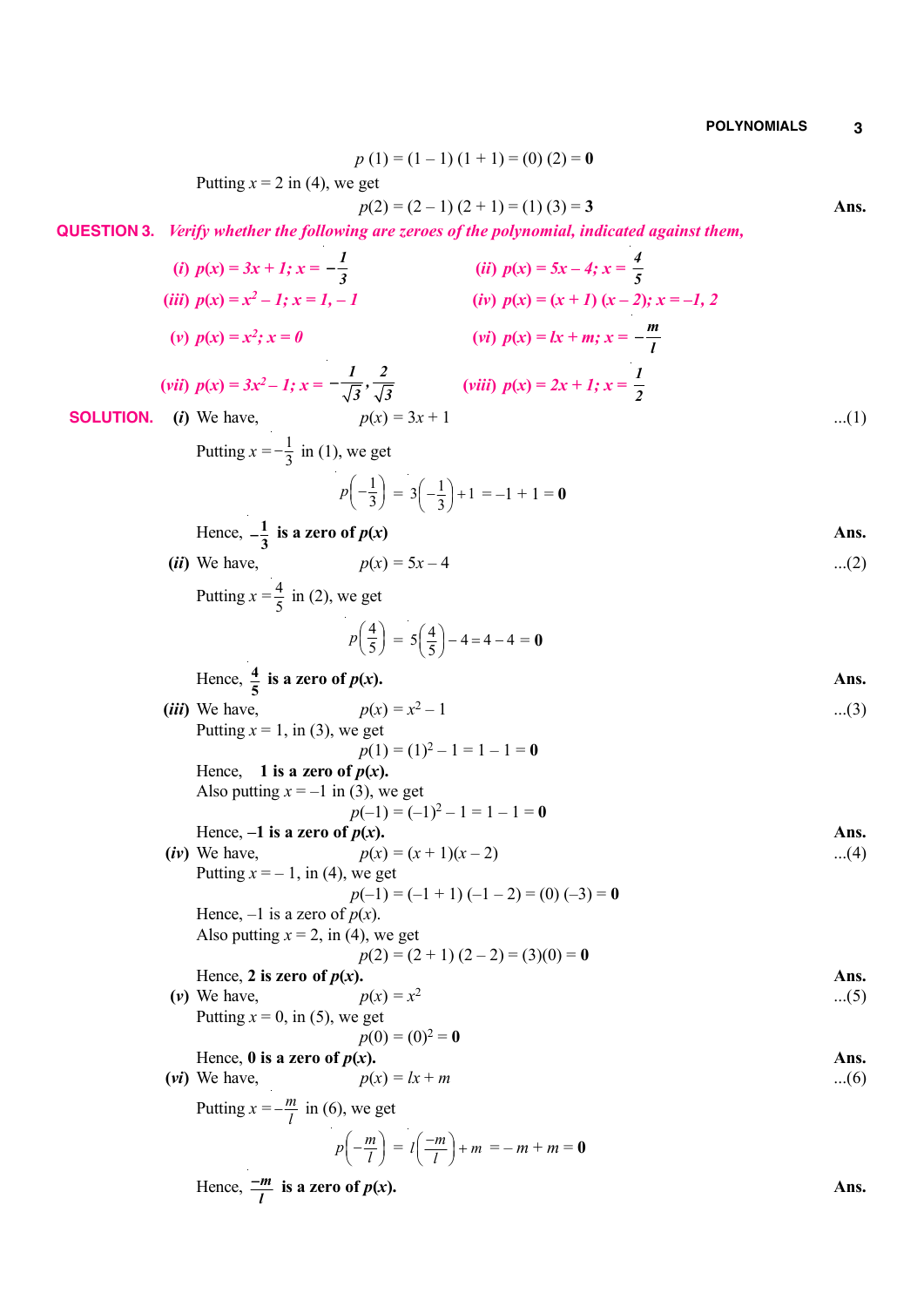(vii) We have,  
\n
$$
p(x) = 3x^2 - 1
$$
 ...(7)  
\nPutting  $x = -\frac{1}{\sqrt{3}}$  in (7), we get  
\n $p(-\frac{1}{\sqrt{3}}) = 3(-\frac{1}{\sqrt{3}})^2 - 1 = 3 \times \frac{1}{3} - 1 = 1 - 1 = 0$   
\nHence,  $-\frac{1}{\sqrt{3}}$  is a zero of  $p(x)$ .  
\nAlso putting  $x = \frac{2}{\sqrt{3}}$  in (7), we get  
\n $p(\frac{2}{\sqrt{3}}) = 3(\frac{2}{\sqrt{3}})^2 - 1 = 3 \times \frac{4}{3} - 1 = 4 - 1 = 3 \ne 0$   
\nHence,  $\frac{2}{\sqrt{3}}$  is not a zero of  $p(x)$ .  
\n(viii) We have,  
\n $p(x) = 2x + 1$  ...(8)  
\nPutting  $x = \frac{1}{2}$  in (8), we get  
\n $p(\frac{1}{2}) = 2(\frac{1}{2}) + 1 = 1 + 1 = 2 \ne 0$   
\nHence,  $\frac{1}{2}$  is not a zero of  $p(x)$ .  
\n**QUESTION 4.** Find the zero of the polynomial in each of the following cases :  
\n(i)  $p(x) = 3x - 2$  (ii)  $p(x) = 3x - 5$  (iii)  $p(x) = 2x + 5$   
\n(iv)  $p(x) = 3x - 2$  (v)  $p(x) = 3x$  (vi)  $p(x) = ax$ ,  $a \ne 0$   
\n**SOLUTION.** (b) We have to solve  $p(x) = 0$   
\nor  $x + 5 = 0 \Rightarrow x = -5$   
\n $\therefore$  5 is a zero of the polynomial  $x + 5$ .  
\n(ii) We have to solve  $p(x) = 0$   
\nor  $2x + 5 = 0 \Rightarrow x = 5$   
\n $\therefore$   $\frac{5}{16}$  is a zero of the polynomial  $2x + 5$ .  
\n(iv) We have to solve  $p(x) = 0$   
\nor  $2x - 5 = 0 \Rightarrow x = \frac{5}{2}$   
\n $\therefore$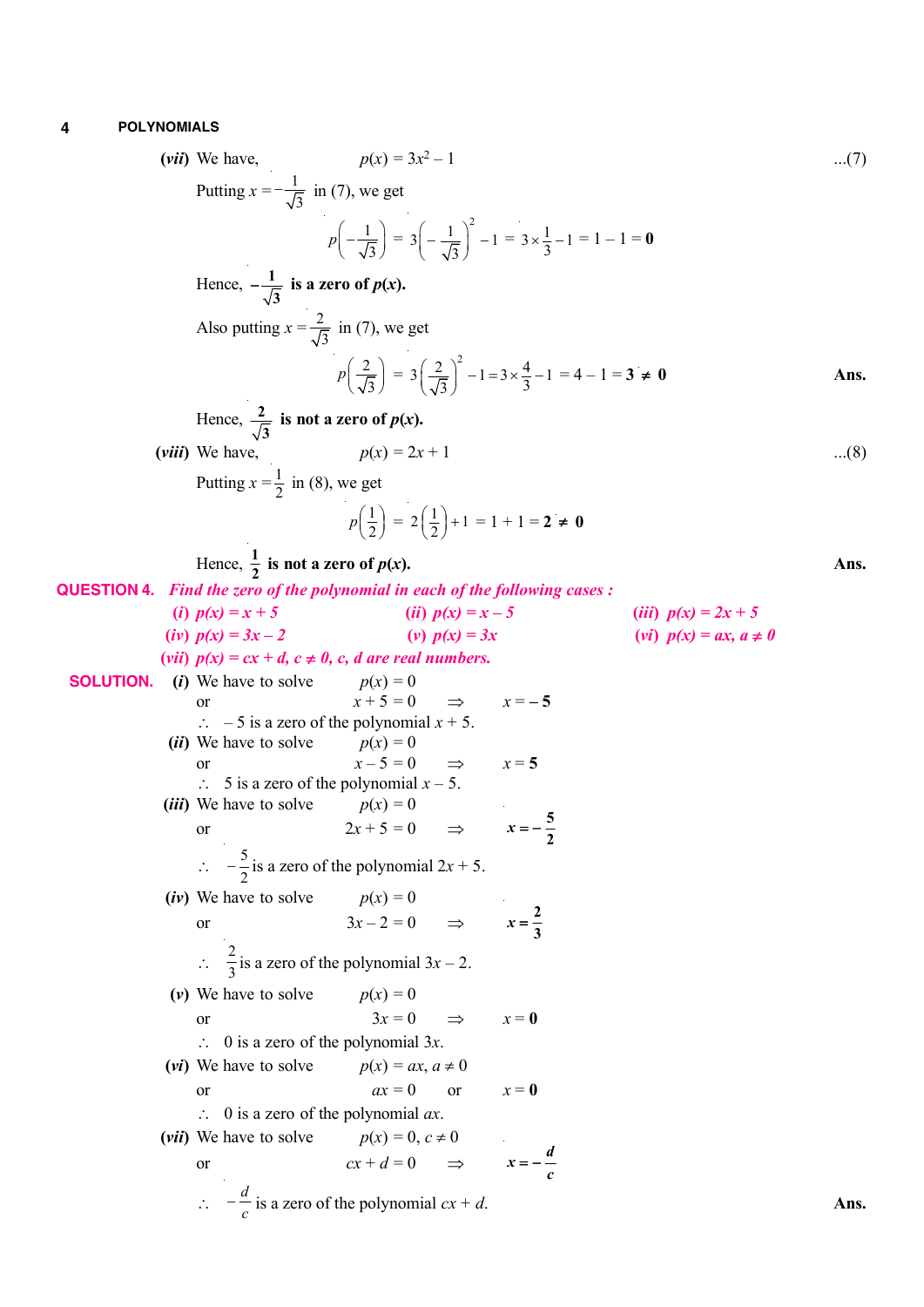|                                                                                                                       | <b>QUESTION 1.</b> Find the remainder when $x^3 + 3x^2 + 3x + 1$ is divided by                                                                             |                                                                                      |                                                                                                                            |                                                                                                     |              |  |
|-----------------------------------------------------------------------------------------------------------------------|------------------------------------------------------------------------------------------------------------------------------------------------------------|--------------------------------------------------------------------------------------|----------------------------------------------------------------------------------------------------------------------------|-----------------------------------------------------------------------------------------------------|--------------|--|
|                                                                                                                       | $(i) x+1$                                                                                                                                                  | ( <i>ii</i> ) $x - \frac{1}{2}$                                                      | (iii) x                                                                                                                    | $(iv) x + \pi$                                                                                      | $(v) 5 + 2x$ |  |
| <b>SOLUTION.</b>                                                                                                      | (i) By remainder theorem, the required remainder is equal to $p(-1)$ .<br>Now,<br>$\mathcal{L}_{\mathcal{L}}$<br>Hence, required remainder = $p(-1) = 0$ . |                                                                                      | $p(x) = x^3 + 3x^2 + 3x + 1$                                                                                               | $p(-1) = (-1)^3 + 3(-1)^2 + 3(-1) + 1 = -1 + 3 - 3 + 1 = 0$                                         |              |  |
|                                                                                                                       | ( <i>ii</i> ) By remainder theorem, the required remainder is equal to $p\left(\frac{1}{2}\right)$ .                                                       |                                                                                      |                                                                                                                            |                                                                                                     |              |  |
|                                                                                                                       | Now,                                                                                                                                                       |                                                                                      | $p(x) = x^3 + 3x^2 + 3x + 1$                                                                                               |                                                                                                     |              |  |
|                                                                                                                       | $\mathcal{L}_{\mathcal{C}}$                                                                                                                                |                                                                                      | $p\left(\frac{1}{2}\right) = \left(\frac{1}{2}\right)^2 + 3\left(\frac{1}{2}\right)^2 + 3\left(\frac{1}{2}\right) + 1$     |                                                                                                     |              |  |
|                                                                                                                       |                                                                                                                                                            |                                                                                      | $= \frac{1}{8} + \frac{3}{4} + \frac{3}{2} + 1 = \frac{1+6+12+8}{8} = \frac{27}{8}$                                        |                                                                                                     |              |  |
|                                                                                                                       | ( <i>iii</i> ) By remainder theorem, the required remainder is equal to $p(0)$ .                                                                           |                                                                                      |                                                                                                                            |                                                                                                     |              |  |
|                                                                                                                       | Now,                                                                                                                                                       |                                                                                      | $p(x) = x^3 + 3x^2 + 3x + 1$<br>$p(0) = 0 + 0 + 0 + 1 = 1$                                                                 |                                                                                                     |              |  |
|                                                                                                                       | Hence, the required remainder = $p(0) = 1$ .                                                                                                               |                                                                                      |                                                                                                                            |                                                                                                     |              |  |
|                                                                                                                       | (iv) By remainder theorem, the required remainder is $p(-\pi)$ .                                                                                           |                                                                                      |                                                                                                                            |                                                                                                     |              |  |
|                                                                                                                       | Now,<br>$\therefore$                                                                                                                                       |                                                                                      | $p(x) = x^3 + 3x^2 + 3x + 1$<br>Remainder = $p(-\pi) = (-\pi)^3 + 3(-\pi)^2 + 3(-\pi) + 1$                                 |                                                                                                     |              |  |
|                                                                                                                       |                                                                                                                                                            |                                                                                      | $=-\pi^3+3\pi^2-3\pi+1$                                                                                                    |                                                                                                     |              |  |
|                                                                                                                       | (v) By remainder theorem, the required remainder is $p\left(-\frac{5}{2}\right)$ .                                                                         |                                                                                      |                                                                                                                            |                                                                                                     |              |  |
| $p(x) = x^3 + 3x^2 + 3x + 1$<br>Now,                                                                                  |                                                                                                                                                            |                                                                                      |                                                                                                                            |                                                                                                     |              |  |
|                                                                                                                       |                                                                                                                                                            |                                                                                      | $p\left(-\frac{5}{2}\right) = \left(-\frac{5}{2}\right)^3 + 3\left(-\frac{5}{2}\right)^2 + 3\left(-\frac{5}{2}\right) + 1$ |                                                                                                     |              |  |
|                                                                                                                       |                                                                                                                                                            |                                                                                      |                                                                                                                            | $=-\frac{125}{8} + \frac{75}{4} - \frac{15}{2} + 1 = \frac{-125 + 150 - 60 + 8}{8} = \frac{-27}{8}$ | Ans.         |  |
|                                                                                                                       | <b>QUESTION 2.</b> Find the remainder when $x^3 - ax^2 + 6x - a$ is divided by $x - a$ .                                                                   |                                                                                      |                                                                                                                            |                                                                                                     |              |  |
| <b>SOLUTION.</b> Let                                                                                                  |                                                                                                                                                            |                                                                                      | $p(x) = x^3 - ax^2 + 6x - a$                                                                                               |                                                                                                     | $(1)$        |  |
| By remainder theorem, when $p(x)$ is divided by $x - a$ . Then remainder = $p(a)$ .<br>Putting $x = a$ in (1), we get |                                                                                                                                                            |                                                                                      |                                                                                                                            |                                                                                                     |              |  |
|                                                                                                                       | $\mathcal{L}_{\bullet}$                                                                                                                                    |                                                                                      | $p(a) = a^3 - a$ . $a^2 + 6a - a$                                                                                          |                                                                                                     |              |  |
|                                                                                                                       |                                                                                                                                                            |                                                                                      | $= a^3 - a^3 + 6a - a = 5a$                                                                                                |                                                                                                     |              |  |
| <b>QUESTION 3.</b>                                                                                                    | Hence, the required remainder is $p(a) = 5a$ .<br>Check whether $7 + 3x$ is a factor of $3x^3 + 7x$ .                                                      |                                                                                      |                                                                                                                            |                                                                                                     | Ans.         |  |
| <b>SOLUTION.</b>                                                                                                      | Let                                                                                                                                                        | $p(x) = 3x^3 + 7x$                                                                   |                                                                                                                            |                                                                                                     | $(1)$        |  |
|                                                                                                                       | Now,                                                                                                                                                       | $7+3x=0$ $\Rightarrow$ $x=-\frac{7}{3}$                                              |                                                                                                                            |                                                                                                     |              |  |
|                                                                                                                       | 7 + 3x will be a factor of $p(x) = 3x^3 + 7x$ if $p(-\frac{7}{3}) = 0$                                                                                     |                                                                                      |                                                                                                                            |                                                                                                     |              |  |
|                                                                                                                       | Putting $x = -\frac{7}{3}$ in (1), we get                                                                                                                  |                                                                                      |                                                                                                                            |                                                                                                     |              |  |
|                                                                                                                       |                                                                                                                                                            | $p\left(-\frac{7}{3}\right)=3\left(-\frac{7}{3}\right)^3+7\left(-\frac{7}{3}\right)$ |                                                                                                                            |                                                                                                     |              |  |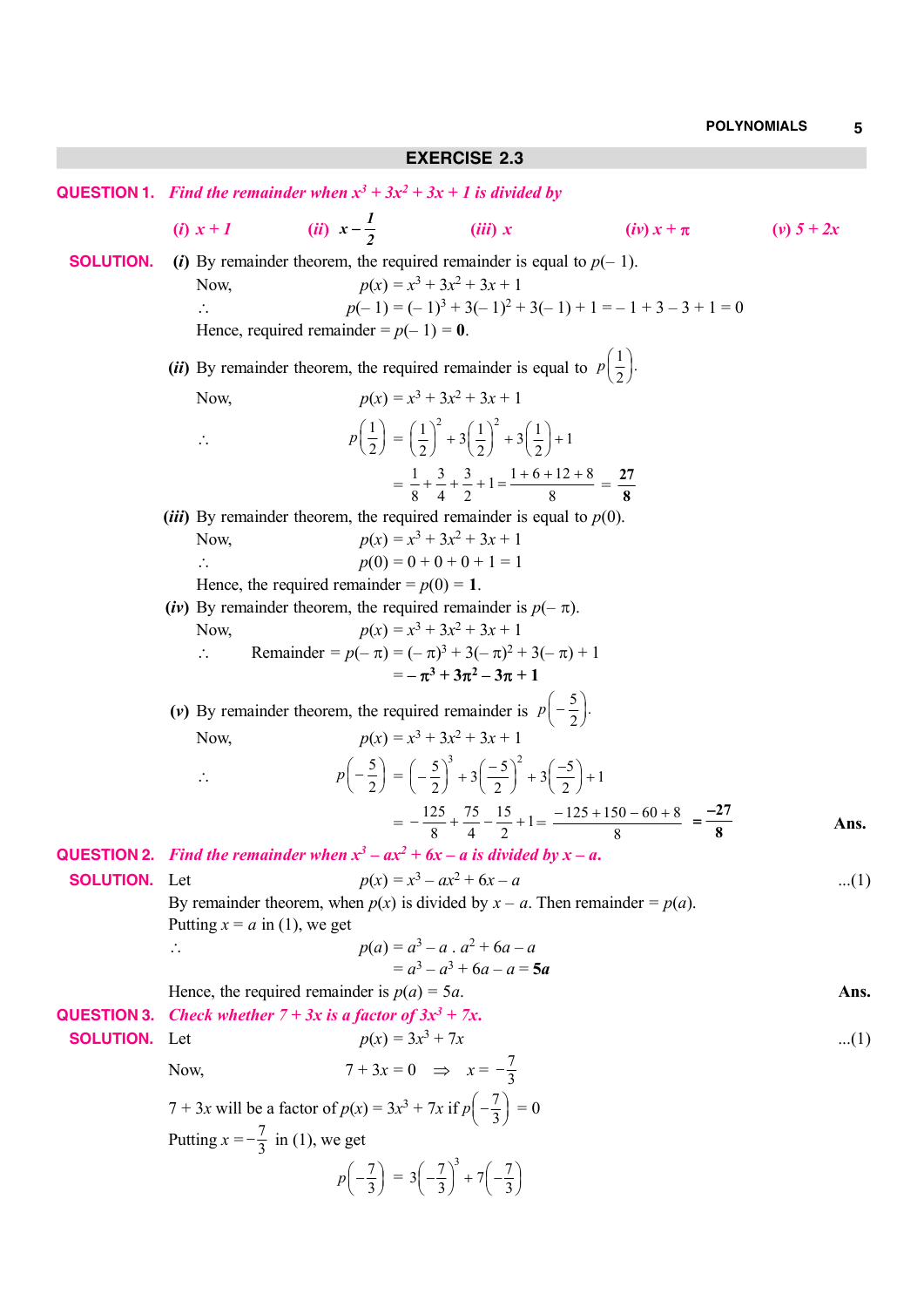$$
= 3\left(\frac{-343}{27}\right) - \frac{49}{3} = -\frac{343}{9} - \frac{49}{3} = -\frac{490}{9} \neq 0
$$
  
8x<sup>3</sup> + 7x.

**EXERCISE 2.4**

Hence,  $7 + 3x$  is not a factor of  $3x^3$ 

**QUESTION 1.** Determine which of the following polynomials has 
$$
(x + 1)
$$
 as a factor :  
\n(i)  $x^3 + x^2 + x + 1$   
\n(ii)  $x^4 + x^3 + x^2 + x + 1$   
\n(iii)  $x^4 + 3x^3 + 3x^2 + x + 1$   
\n(iv)  $x^3 - x^2 - (2 + \sqrt{2})x + \sqrt{2}$   
\n**SOLUTION.** (i) Let  $f(x) = x^3 + x^2 + x + 1$   
\nBy factor theorem,  $(x + 1)$  will be a factor of  $f(x)$ , if  $f(-1) = 0$   
\nOn putting  $x = -1$  in (1), we get  
\n $p(x) = x^4 + x^3 + x^2 + x + 1$   
\nIn order to prove that  $(x + 1)$  is a factor of (1).  
\n $x + 1 = 0 \implies x = -1$ . Then it is sufficient to show that  $p(-1) = 0$ .  
\nPutting  $x = -1$  in (1), we get  
\n $p(-1) = (-1)^3 + (-1)^3 + (-1)^2 + (-1)^1 + 1$   
\n $= 1 - 1 + 1 - 1 + 1 = 1 \ne 0$   
\nHence,  $(x + 1)$  is not a factor of  $x^4 + x^3 + x^2 + x + 1$ .  
\n(iii) Let  
\n $p(-1) = (-1)^4 + (-1)^3 + (-1)^2 + (-1)^1 + 1$   
\n $= 1 - 1 + 1 - 1 + 1 = 1 \ne 0$   
\nHence,  $(x + 1)$  is not a factor of  $x^4 + x^3 + x^2 + x + 1$ .  
\n(ii) Let  
\n $x + 1 = 0 \implies x = -1$ . Then it is sufficient to show that  $p(-1) = 0$ .  
\nPutting  $x = -1$  in (2), we get  
\n $x + 1 = 0 \implies x = -1$ . Then it is a factor of (2)  
\n $x + 1 = 0 \implies x = -1$ . Then it is sufficient to show that  $p(-1) = 0$ .  
\nPutting  $x = -1$  in (2), we get  
\n $p(-1) = (-1)^4 + 3(-1)^3 + 3(-1)^$ 

$$
x + 1 = 0 \Rightarrow x = -1
$$

then it is sufficient to show that  $p(-1) = 0$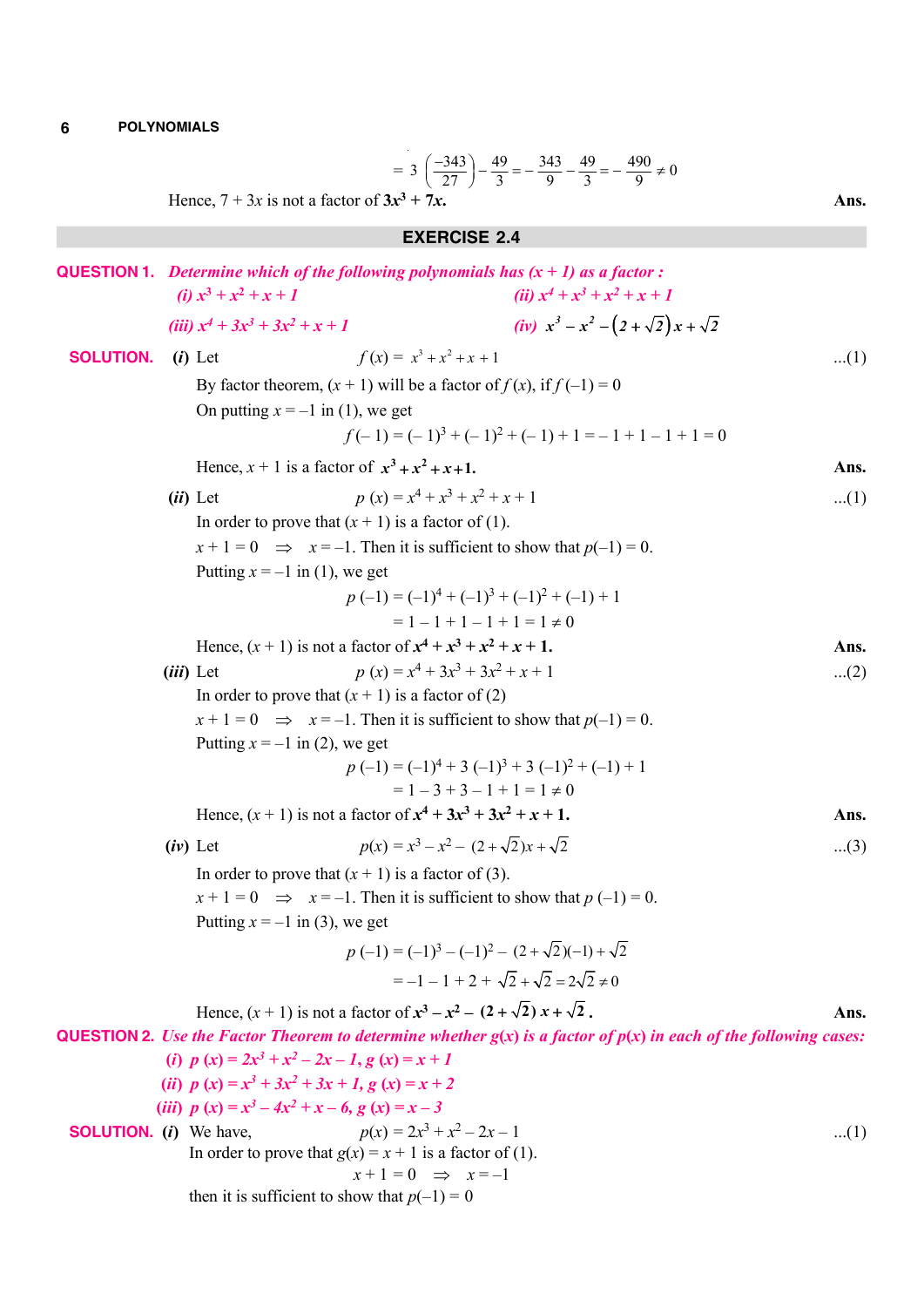|                                 | Putting $x = -1$ in (1), we get                                                                          |       |
|---------------------------------|----------------------------------------------------------------------------------------------------------|-------|
|                                 | $p(-1) = 2(-1)^3 + (-1)^2 - 2(-1) - 1$                                                                   |       |
|                                 | $=-2+1+2-1=0$                                                                                            |       |
|                                 | Hence, $g(x)$ is a factor of $p(x)$ .                                                                    | Ans.  |
|                                 | $p(x) = x^3 + 3x^2 + 3x + 1$<br>( <i>ii</i> ) We have,                                                   | $(2)$ |
|                                 | In order to prove that $g(x) = x + 2$ is a factor of (2).                                                |       |
|                                 | $x + 2 = 0 \implies x = -2$ then it is sufficient to show that $p(-2) = 0$                               |       |
|                                 | Putting $x = -2$ in (2), we get                                                                          |       |
|                                 | $p(-2) = (-2)^3 + 3(-2)^2 + 3(-2) + 1$                                                                   |       |
|                                 | $=-8+12-6+1=-1 \neq 0$                                                                                   |       |
|                                 | Hence, $g(x)$ is not a factor of $p(x)$ .                                                                | Ans.  |
|                                 | $p(x) = x^3 - 4x^2 + x - 6$<br>( <i>iii</i> ) We have,                                                   | $(3)$ |
|                                 | In order to prove that $g(x) = x - 3$ is a factor of (3).                                                |       |
|                                 | $x-3=0$ $\implies$ $x=3$ then it is sufficient to show that $p(3)=0$ .                                   |       |
|                                 | Putting $x = 3$ in (3), we get                                                                           |       |
|                                 | $p(3) = (3)^3 - 4(3)^2 + 3 - 6$                                                                          |       |
|                                 | $= 27 - 36 + 3 - 6 = -12 \neq 0$                                                                         |       |
|                                 | Hence, $g(x)$ is not a factor of $p(x)$ .                                                                | Ans.  |
|                                 | <b>QUESTION 3.</b> Find the value of k, if $x - 1$ is a factor of $p(x)$ in each of the following cases: |       |
|                                 | (i) $p(x) = x^2 + x + k$<br>( <i>ii</i> ) $p(x) = 2x^2 + kx + \sqrt{2}$                                  |       |
|                                 | ( <i>iii</i> ) $p(x) = kx^2 - \sqrt{2}x + 1$<br>(iv) $p(x) = kx^2 - 3x + k$ .                            |       |
| <b>SOLUTION.</b> $(i)$ We have, | $p(x) = x^2 + x + k$                                                                                     |       |
|                                 | If $(x - 1)$ is a factor of $p(x) = x^2 + x + k$ , then                                                  |       |
|                                 | $p(1) = 0$                                                                                               |       |
|                                 | $(1)^2 + 1 + k = 0$<br>$\Rightarrow$<br>$1 + 1 + k = 0$                                                  |       |
|                                 | $\Rightarrow$<br>$k = -2$<br>$\Rightarrow$                                                               |       |
|                                 | $k=-2$<br>Hence,                                                                                         | Ans.  |
|                                 | $p(x) = 2x^2 + kx + \sqrt{2}$<br>( <i>ii</i> ) We have,                                                  |       |
|                                 |                                                                                                          |       |
|                                 | If $(x - 1)$ is a factor of $p(x) = 2x^2 + kx + \sqrt{2}$ , then                                         |       |
|                                 | $p(1) = 0$                                                                                               |       |
|                                 | $2(1)^2 + k(1) + \sqrt{2} = 0 \implies 2 + k + \sqrt{2} = 0$<br>$\Rightarrow$                            |       |
|                                 | $k = -(2+\sqrt{2})$<br>$\Rightarrow$                                                                     |       |
|                                 | $k = -(2+\sqrt{2})$<br>Hence,                                                                            | Ans.  |
|                                 | $p(x) = kx^2 - \sqrt{2}x + 1$<br>( <i>iii</i> ) We have,                                                 |       |
|                                 | If $(x-1)$ is a factor of $p(x) = kx^2 - \sqrt{2}x + 1$ , then                                           |       |
|                                 | $p(1) = 0$                                                                                               |       |
|                                 | $k(1)^2 - \sqrt{2}(1) + 1 = 0$ $\implies$ $k - \sqrt{2} + 1 = 0$<br>$\Rightarrow$                        |       |
|                                 | $k = \sqrt{2} - 1$<br>Hence,                                                                             | Ans.  |
|                                 | $p(x) = kx^2 - 3x + k$<br>$(iv)$ We have,                                                                |       |
|                                 | If $(x - 1)$ is a factor of $p(x) = kx^2 - 3x + k$ , then                                                |       |
|                                 | $p(1) = 0$                                                                                               |       |
|                                 | $k(1)^2 - 3(1) + k = 0$ $\implies$ $k-3+k=0$<br>⇒                                                        |       |
|                                 |                                                                                                          |       |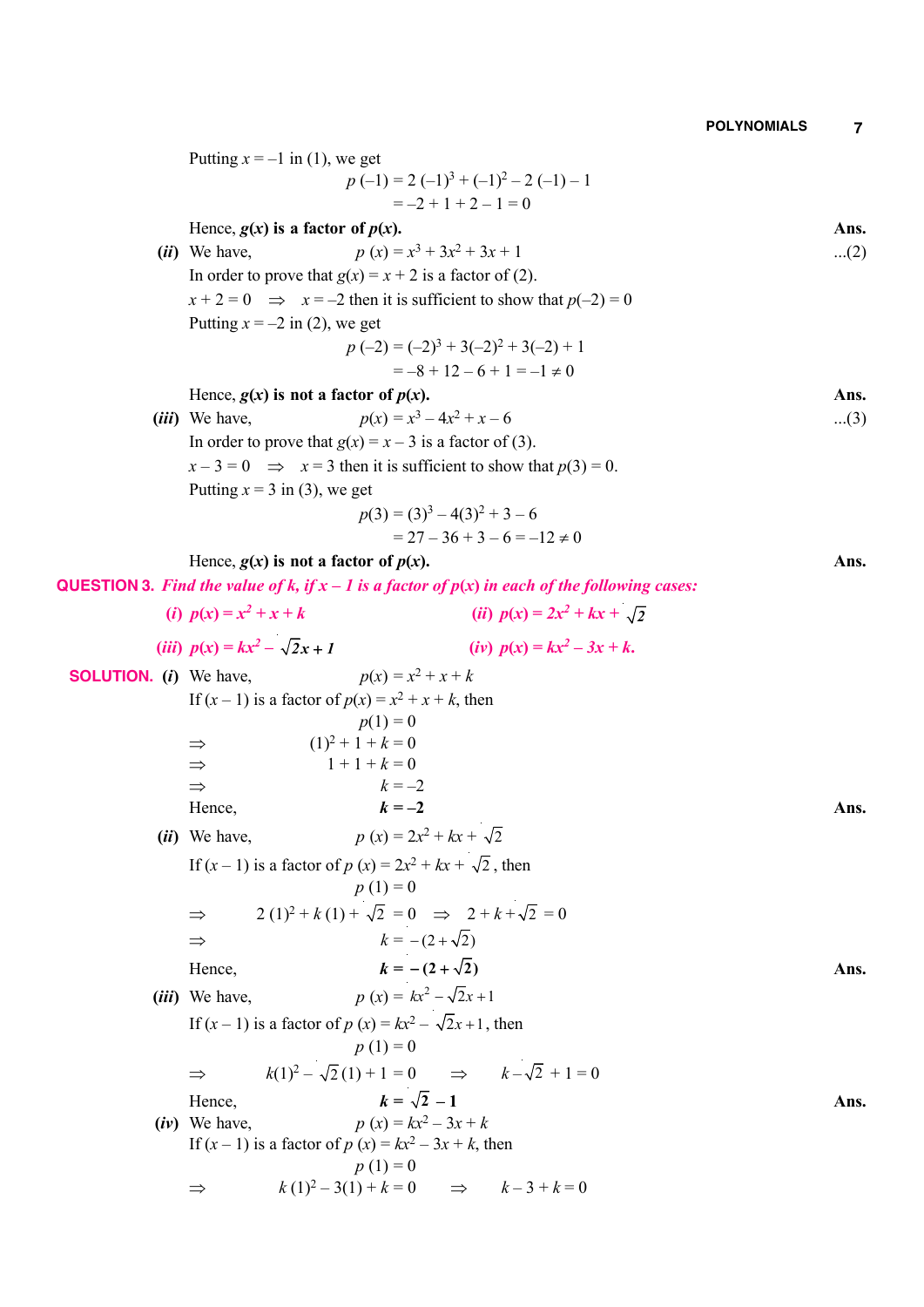**QUESTION 4.** *Factorize :*

**SOLUTION.** (*i*)  $12x^2 - 7x + 1$ 

| I<br>I<br>I<br>I |
|------------------|
|                  |

 $Hence,$ 

$$
\Rightarrow \qquad 2k = 3 \qquad \Rightarrow \qquad k = \frac{3}{2}
$$
\nHence,

\n
$$
k = \frac{3}{2}
$$
\nFactorize:

\n(i)  $12x^2 - 7x + 1$ 

\n(ii)  $2x^2 + 7x + 3$ 

\n(iii)  $6x^2 + 5x - 6$ 

\n(iv)  $3x^2 - x - 4$ 

\n(i)  $12x^2 - 7x + 1$ 

\nHere  $a = 12, b = -7, c = 1$ 

\n[Standard form =  $ax^2 + bx + c$ ]

**(***a***)** To factorise the given quadratic we have to find *p* and *q* such that

*i.e.*, 
$$
p + q = b
$$
  $pq = ac$   
*i.e.*,  $p + q = -7$   $pq = 12 \times 1 = 12$ 

- **(***b***)** We have to find out two factors of 12 such that their sum  $=-7$ By trial  $-4 - 3 = -7$ ,  $(-4) \times (-3) = 12$
- (*c*) Split the middle term  $-7x = -4x 3x$
- **(***d***)** Factorise by grouping

$$
12x2 - 7x + 1 = 12x2 - 4x - 3x + 1
$$
  
= 4x (3x - 1) - 1(3x - 1) = (3x - 1) (4x - 1)

(*ii*) We have,  $2x^2 + 7x + 3$ Here  $a = 2$ ,  $b = 7$ ,  $c = 3$ 

Here  $a = 12$ ,  $b = -7$ ,

 $[Standard form =  $ax^2 + bx + c$ ]$ 

**Ans.**

 *– x – 4*

**(***a***)** To factorize the given quadratic we have to find *p* and *q* such that

*i.e.*, 
$$
p + q = b
$$
  $pq = ac$   
*i.e.*,  $p + q = 7$  *i.e.*,  $pq = 2 \times 3 = 6$ 

**(***b***)** We have to find out two factors of 6 such that their sum is 7.

By trial  $1 + 6 = 7$ ,  $1 \times 6 = 6$ **(***c***)** Split the middle term

$$
7x = x + 6x, \quad 6 = 1 \times 6
$$

**(***d***)** Factorise by grouping

$$
2x2 + 7x + 3 = 2x2 + x + 6x + 3
$$
  
= x (2x + 1) + 3 (2x + 1) = (2x + 1) (x + 3)

(*iii*) We have,  $6x^2 + 5x - 6$ Here,  $a = 6$ ,  $b = 5$ ,  $c = -6$ [*Standard form* =  $ax^2 + bx + c$ ] **(***a***)** To factorise the given quadratic we have to find *p* and *q* such that  $p + q = b$  *pq* = *ac*  $\implies$  *pq* = 6(-6) = -36  $\Rightarrow$   $p + q = 5$ 

**(***b***)** We have to find out two factors of –36 such that their difference is 5. By trial,  $9 + (-4) = 9 - 4 = 5$ ,  $9 \times (-4) = -36$ 

**(***c***)** Split the middle term

$$
5x = 9x - 4x, -36 = 9 \times (-4)
$$

**(***d***)** Factorise by grouping  $6x^2 + 5x - 6 = 6x$ 

$$
= 6x2 + 9x - 4x - 6 = 3x (2x + 3) - 2 (2x + 3)
$$
  
= (2x + 3) (3x - 2)

\n- (iv) We have, 
$$
3x^2 - x - 4
$$
 [Standard form =  $ax^2 + bx + c$ ]
\n- (a) To factorise the given quadratic we have to find *p* and *q* such that  $p + q = b$   $pq = ac$
\n- i.e.,  $p + q = -1$   $\Rightarrow pq = (3)(-4) = -12$
\n- (b) We have to find out two factors of  $-12$  such that their sum is  $-1$ . By trial  $3 + (-4) = -1$ ,  $3 \times (-4) = -12$
\n

**(***c***)** Split the middle term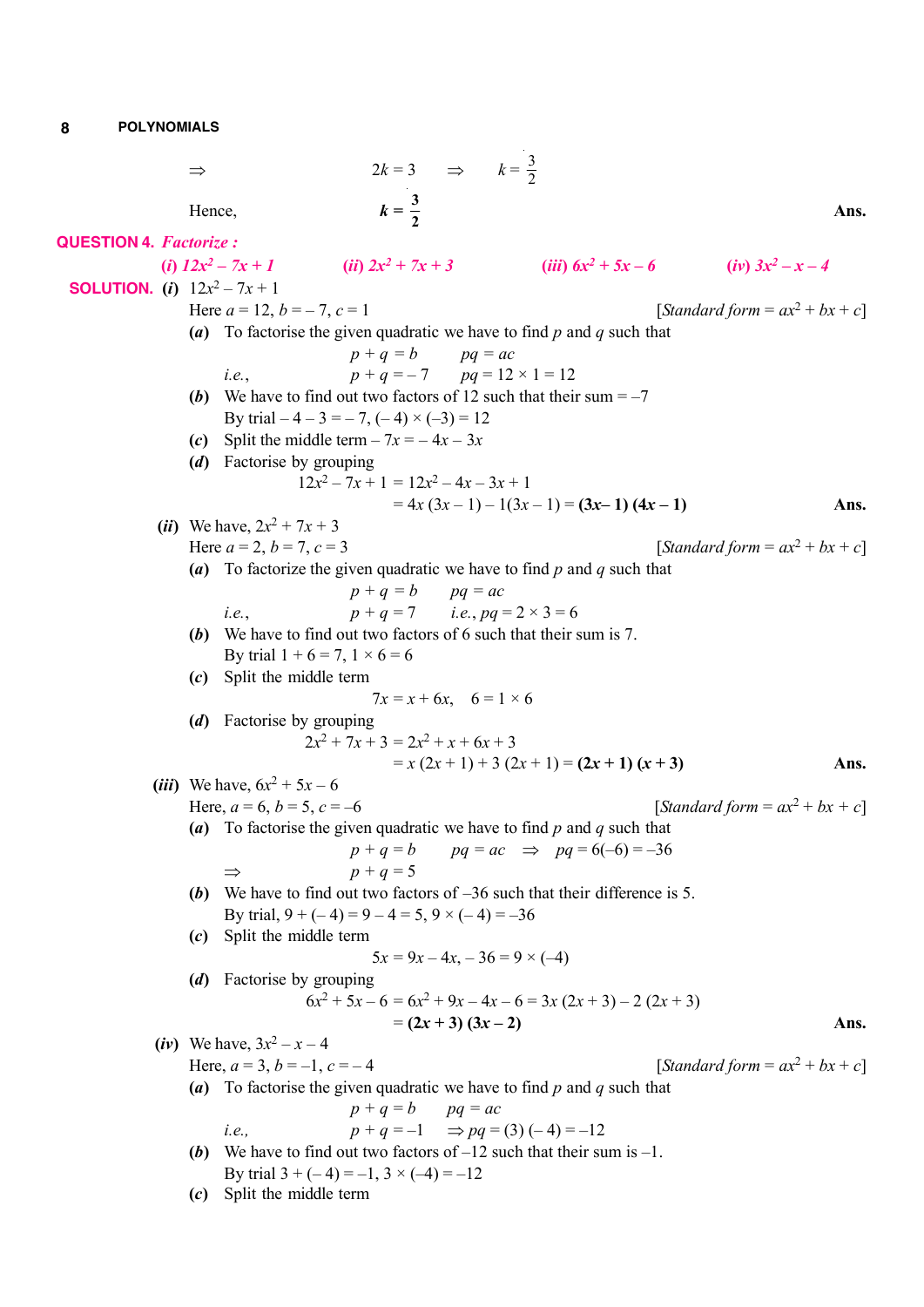$-x = 3x - 4x$ ,  $-12 = 3 \times (-4)$ **(***d***)** Factorise by grouping  $3x^2 - x - 4 = 3x^2 + 3x - 4x - 4$  $= 3x(x + 1) - 4(x + 1) = (x + 1)(3x - 4)$  Ans. **QUESTION 5.** *Factorise:* (*i*)  $x^3 - 2x^2 - x + 2$  (*ii*) *x*  $3^3 - 3x^2 - 9x - 5$  $(iii)$   $x^3 + 13x^2$  $(iv)$   $2y^3 + y^2 - 2y - 1$  **SOLUTION.** (*i*) Let  $3^3 - 2x^2 - x + 2$ The constant term of  $p(x)$  is 2. The factors of the constant term 2 are  $\pm 1, \pm 2$ Putting  $x = 1$  in  $p(x)$ , we have  $p(1) = (1)^3 - 2(1)^2 - 1 + 2 = 1 - 2 - 1 + 2 = 0$  $\therefore$   $(x-1)$  is a factor of *p*  $(x)$ . Putting  $x = -1$  in  $p(x)$ , we have  $p(-1) = (-1)^3 - 2(-1)^2 - (-1) + 2 = -1 - 2 + 1 + 2 = 0$  $\therefore$   $x + 1$  is a factor of *p* (*x*). Putting  $x = 2$  in  $p(x)$ , we have  $p(2) = (2)^3 - 2(2)^2 - (2) + 2 = 8 - 8 - 2 + 2 = 0$  $\therefore$   $(x + 2)$  is a factor of *p*  $(x)$ . Since cubic so can have only three factor.  $\therefore$  The factors of *p* (*x*) are (*x* – 1), (*x* + 1) and (*x* – 2). Let  $p(x) = k(x-1)(x+1)(x-2)$  $\Rightarrow$  $3-2x^2-x+2 = k(x-1)(x+1)(x-2)$  ...(1) Putting  $x = 0$  on both sides, we have  $2 = k(-1)(1)(-2) \implies k = 1$ Putting  $k = 1$  in (1), we get *x*  $3-2x^2-x+2 = (x-1)(x+1)(x-2)$  Ans. (*ii*) Let  $p(x) = x^3 - 3x^2 - 9x - 5$  ...(1) The constant term in  $p(x)$  is  $-5$  and its factors are  $\pm 1, \pm 5$ . On putting  $x = -1$  in (1), we get  $p(-1) = -1 - 3 + 9 - 5 = 0$ So,  $(x + 1)$  is a factor of  $p(x)$ . Now, we divide  $p(x) = x^3 - 3x^2 - 9x - 5$  by  $(x + 1)$  to get other factors. 2  $3 \t 2$  $3 \ldots 2$  $4x^2 - 9x$  $-4x^2 - 4x$  $4x - 5$  $1 | x^3 - 3x^2 - 9x - 5$  $5x - 5$  $-5x - 5$ 0  $x^2 - 4x$  $(x+1)x^3 - 3x^2 - 9x$  $x^3 + x^2$  $-4x +1$   $\int x^3 - 3x^2 - 9x ^{+}$  $-4x^2 +$   $+$  $-5x +$   $+$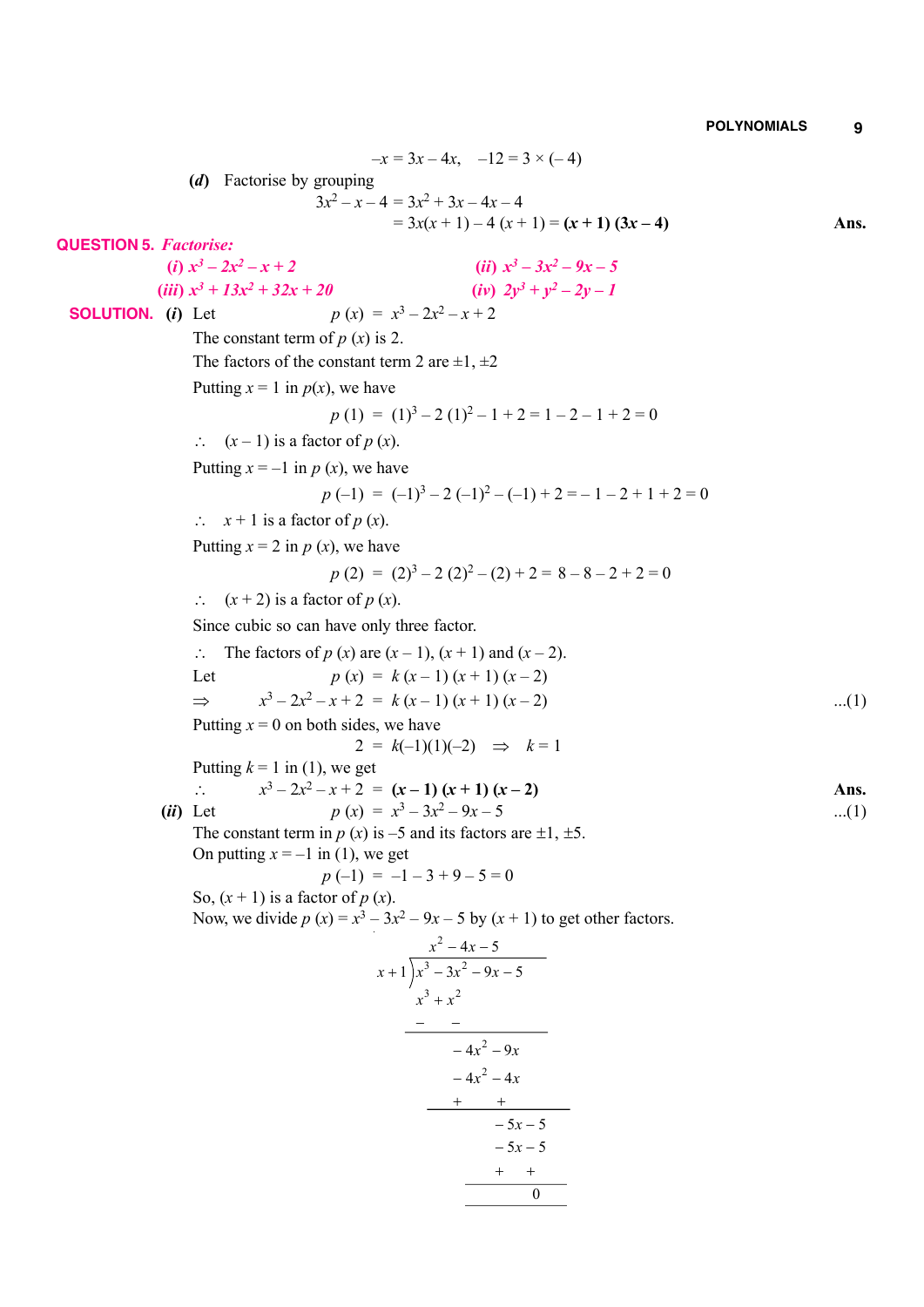Thus, 
$$
x^3 - 3x^2 - 9x - 5 = (x + 1)(x^2 - 4x - 5) = (x + 1)(x^2 + x - 5x - 5)
$$
  
\n
$$
= (x + 1)[x(x + 1) - 5(x + 1)] = (x + 1)(x + 1)(x - 5)
$$
\nHence,  $x^3 - 3x^2 - 9x - 5 = (x + 1)(x + 1)(x - 5)$   
\n(iii) Let  $p(x) = x^3 + 13x^2 + 32x + 20$  ...(1)

The constant term in  $p(x)$  is 20 and its factors are  $\pm 1$ ,  $\pm 2$ ,  $\pm 4$ ,  $\pm 5$ ,  $\pm 10$  and  $\pm 20$ . On putting  $x = -2$  in (1), we get

$$
p(-2) = -8 + 52 - 64 + 20 = 0
$$

 $(x + 2)$  is a factor of  $p(x)$ .

Now, divide  $p(x)$  by  $x + 2$  to get other factors :

$$
\begin{array}{r} x^2 + 11x + 10 \\ x + 2 \overline{\smash{\big)}\ x^3 + 13x^2 + 32x + 20} \\ x^3 + 2x^2 \\ \underline{\hspace{2cm}--} \\ 11x^2 + 32x \\ 11x^2 + 22x \\ \underline{\hspace{2cm}--} \\ 10x + 20 \\ 10x + 20 \\ \underline{\hspace{2cm}--} \\ 0 \\ \end{array}
$$

Thus, *x*

$$
\begin{aligned}\n\text{thus,} & x^3 + 13x^2 + 32x + 20 &= (x+2)(x^2 + 11x + 10) = (x+2)(x^2 + x + 10x + 10) \\
&= (x+2) \left[ x(x+1) + 10(x+1) \right] = (x+2) \left( x+1 \right) (x+10) \\
\text{Ans.} & \text{(iv) Let} & p \left( y \right) = 2y^3 + y^2 - 2y - 1 \qquad \qquad \dots (1)\n\end{aligned}
$$

The constant term in  $p(y)$  is 1 and its factors are  $\pm 1$ .

On putting  $y = 1$  in (1), we get

 $x^3$ 

$$
p(1) = 2 + 1 - 2 - 1 = 0.
$$

So,  $(y - 1)$  is a factor of  $p(y)$ .

Now, we divide  $p(y)$  by  $(y - 1)$  to get other factors.

$$
y-1 \overline{\smash{\big)}\ 2y^3 + y^2 - 2y - 1}
$$
\n
$$
2y^3 - 2y^2
$$
\n
$$
- +
$$
\n
$$
3y^2 - 2y
$$
\n
$$
- +
$$
\n
$$
3y^2 - 3y
$$
\n
$$
- +
$$
\n
$$
y-1
$$
\n
$$
y-1
$$

Thus, 2*y*

$$
2y3 + y2 - 2y - 1 = (y - 1) (2y2 + 3y + 1) = (y - 1) (2y2 + 2y + y + 1)
$$
  
= (y - 1) [2y (y + 1) + 1(y + 1)] = (y - 1) (y + 1)(2y + 1)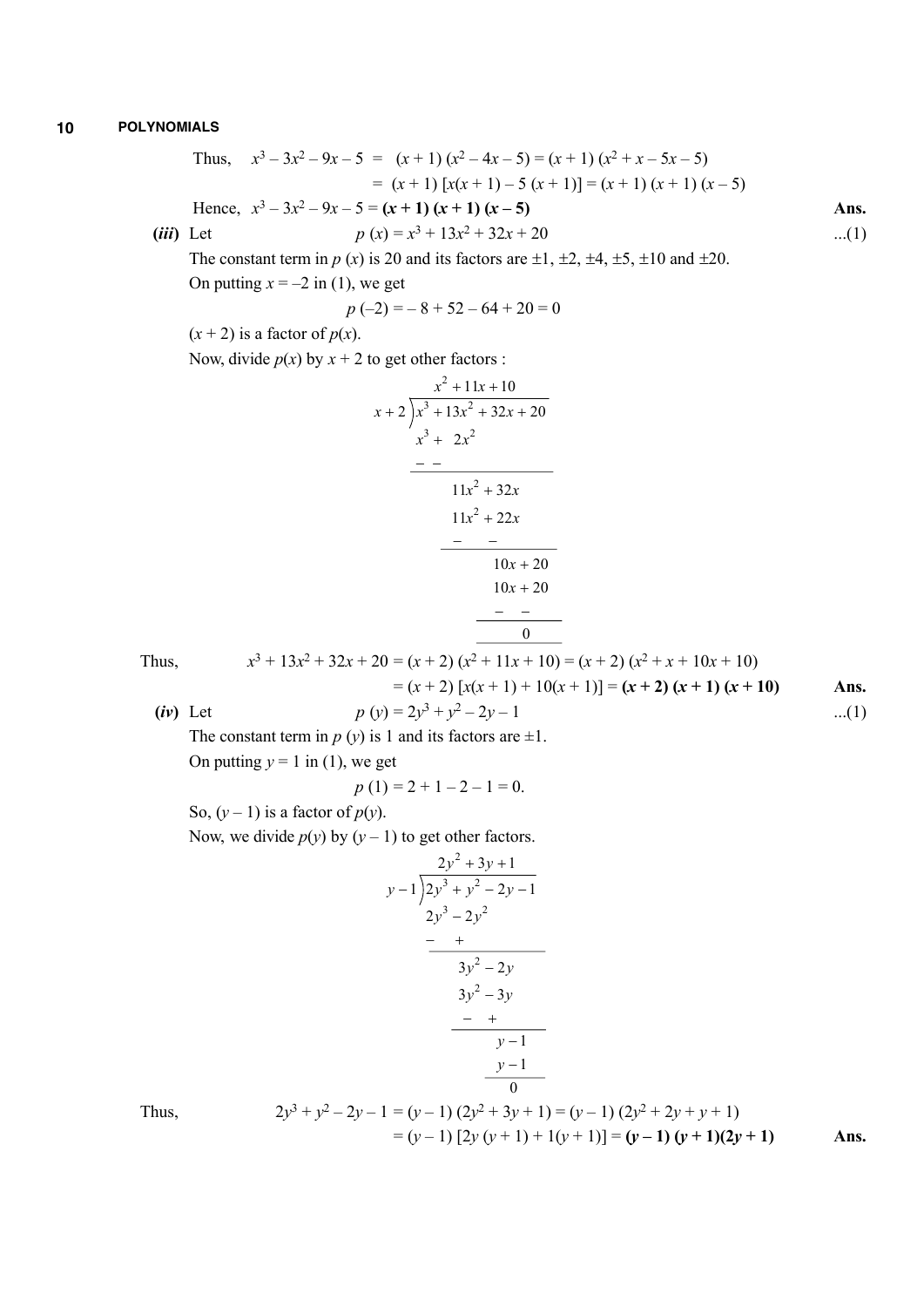## **EXERCISE 2.5**

|                      |                                                                      | <b>QUESTION 1.</b> Use suitable identities to find the following products:                                                         |                                                                                  |      |
|----------------------|----------------------------------------------------------------------|------------------------------------------------------------------------------------------------------------------------------------|----------------------------------------------------------------------------------|------|
|                      | (i) $(x + 4) (x + 10)$                                               | ( <i>ii</i> ) $(x+8) (x-10)$                                                                                                       | ( <i>iii</i> ) $(3x + 4)$ $(3x - 5)$                                             |      |
|                      | $(iv) \left(y^2 + \frac{3}{2}\right) \left(y^2 - \frac{3}{2}\right)$ | (v) $(3-2x)$ $(3 + 2x)$                                                                                                            |                                                                                  |      |
| <b>SOLUTION.</b> (i) |                                                                      | $(x+4)(x+10) = x^2 + (4+10)x + 4 \times 10$<br>$= x^2 + 14x + 40$                                                                  |                                                                                  |      |
|                      | (ii)                                                                 | $(x+8)(x-10) = x^2 + (8-10)x + 8 \times (-10)$                                                                                     |                                                                                  |      |
|                      |                                                                      | $= x^2 - 2x - 80$                                                                                                                  |                                                                                  |      |
|                      | (iii)                                                                | $(3x+4)(3x-5) = (3x)^2 + (4-5)3x + 4 \times (-5) = 9x^2 - 3x - 20$                                                                 |                                                                                  |      |
|                      |                                                                      |                                                                                                                                    | [ <i>Using</i> $(x + a) (x + b) = x^2 + (a + b)x + ab$ . Here, x is taken as 3x] |      |
|                      | (iv)                                                                 | $\left(y^2 + \frac{3}{2}\right)\left(y^2 - \frac{3}{2}\right) = (y^2)^2 - \left(\frac{3}{2}\right)^2 = y^4 - \frac{9}{4}$          |                                                                                  |      |
|                      | (v)                                                                  | $(3-2x)$ $(3 + 2x) = (3)^2 - (2x)^2 = 9 - 4x^2$                                                                                    |                                                                                  | Ans. |
|                      |                                                                      | <b>QUESTION 2.</b> Evaluate the following products without multiplying directly:                                                   |                                                                                  |      |
|                      | (i) $103 \times 107$                                                 | (ii) $95 \times 96$                                                                                                                | (iii) $104 \times 96$                                                            |      |
| <b>SOLUTION.</b>     | (i)                                                                  | $103 \times 107 = (100 + 3) \times (100 + 7)$                                                                                      |                                                                                  |      |
|                      |                                                                      | $= 100^2 + (3 + 7) \times 100 + 3 \times 7$<br>$= 10000 + 1000 + 21 = 11021$                                                       |                                                                                  |      |
|                      | (ii)                                                                 | $95 \times 96 = (100 - 5) \times (100 - 4)$                                                                                        |                                                                                  | Ans. |
|                      |                                                                      | $= (100)^2 - (4 + 5)100 + 5 \times 4$                                                                                              |                                                                                  |      |
|                      |                                                                      | $= 10000 - 900 + 20 = 9120$                                                                                                        |                                                                                  | Ans. |
|                      | (iii)                                                                | $104 \times 96 = (100 + 4) \times (100 - 4)$                                                                                       |                                                                                  |      |
|                      |                                                                      | $=(100)^2 - (4)^2 = 10000 - 16 = 9984$                                                                                             |                                                                                  | Ans. |
|                      |                                                                      | <b>QUESTION 3.</b> Factorise the following using appropriate identities :                                                          |                                                                                  |      |
|                      |                                                                      | (i) $9x^2 + 6xy + y^2$ (ii) $4y^2 - 4y + 1$                                                                                        | (iii) $x^2 - \frac{y^2}{100}$                                                    |      |
| <b>SOLUTION.</b>     | (i)                                                                  | $9x^2 + 6xy + y^2 = (3x)^2 + 2(3x)(y) + (y)^2$                                                                                     |                                                                                  |      |
|                      |                                                                      | $= (3x + y)^2 = (3x + y) (3x + y)$                                                                                                 |                                                                                  |      |
|                      | (ii)                                                                 | $4y^2 - 4y + 1 = (2y)^2 - 2(2y)(1) + (1)^2$                                                                                        |                                                                                  |      |
|                      |                                                                      | $=(2y-1)^2=(2y-1)(2y-1)$                                                                                                           |                                                                                  |      |
|                      | (iii)                                                                | $x^{2} - \frac{y^{2}}{100} = (x)^{2} - \left(\frac{y}{10}\right)^{2} = \left(x - \frac{y}{10}\right)\left(x + \frac{y}{10}\right)$ |                                                                                  | Ans. |
|                      |                                                                      | QUESTION 4. Expand each of the following, using suitable identities :                                                              |                                                                                  |      |
|                      | (i) $(x+2y+4z)^2$                                                    | ( <i>ii</i> ) $(2x - y + z)^2$                                                                                                     | ( <i>iii</i> ) $(-2x + 3y + 2z)^2$                                               |      |
|                      | (iv) $(3a - 7b - c)^2$                                               | (v) $(-2x + 5y - 3z)^2$                                                                                                            | (vi) $\left[\frac{1}{4}a - \frac{1}{2}b + 1\right]^2$                            |      |
| <b>SOLUTION.</b>     |                                                                      | (i) We have, $(x+2y+4z)^2 = x^2 + (2y)^2 + (4z)^2 + 2(x)(2y) + 2(2y)(4z) + 2(4z)(x)$                                               |                                                                                  |      |
|                      |                                                                      |                                                                                                                                    | $[(a + b + c)^2 = a^2 + b^2 + c^2 + 2ab + 2bc + 2ca]$                            |      |
|                      |                                                                      | $= x^2 + 4y^2 + 16z^2 + 4xy + 16yz + 8zx$                                                                                          |                                                                                  |      |

(*ii*) We have, 
$$
(2x - y + z)^2 = [2x + (-y) + z]^2
$$
  $[:(a+b+c)^2 = a^2 + b^2 + c^2 + 2ab + 2bc + 2ca]$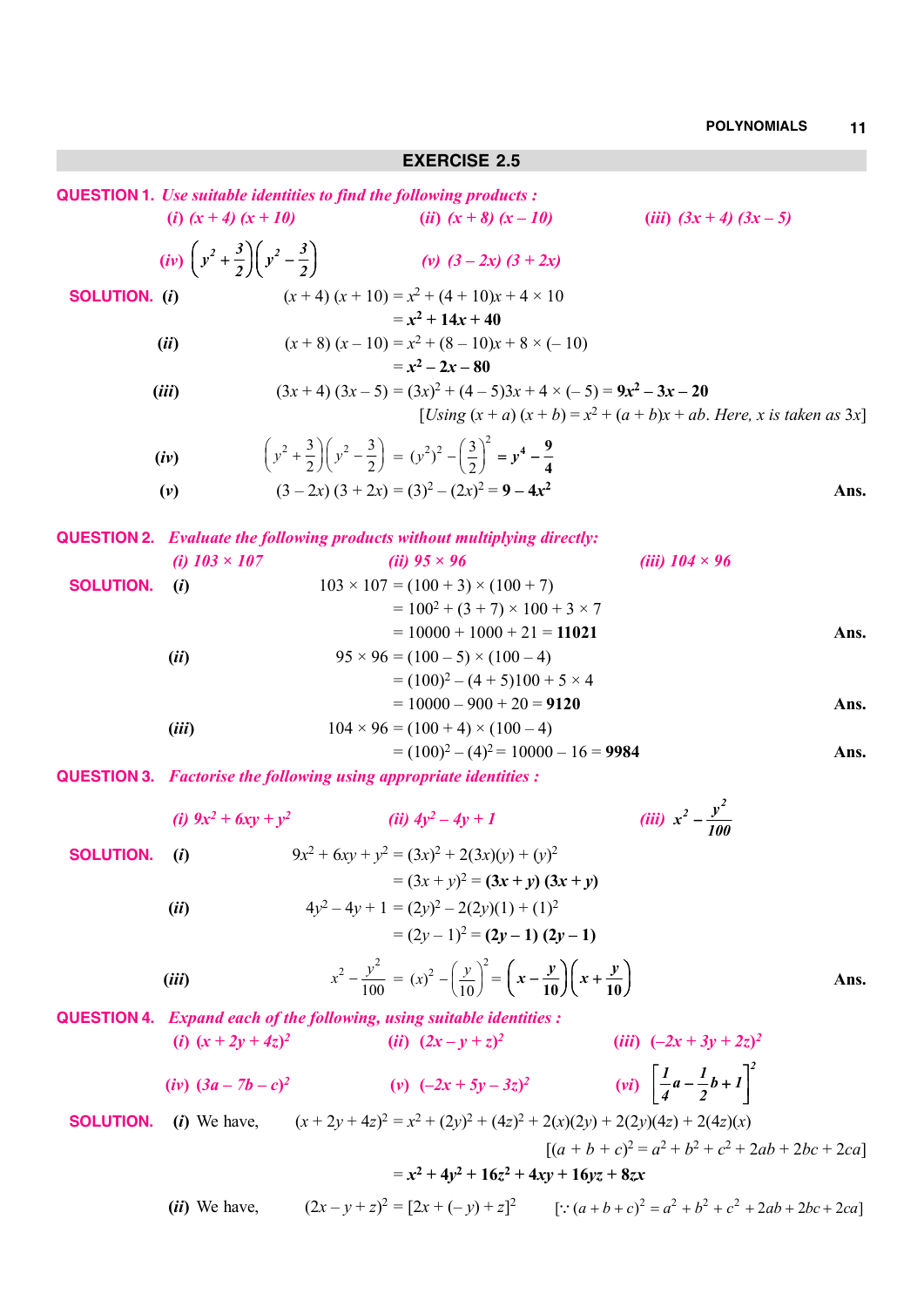$$
= (2x)^2 + (-y)^2 + z^2 + 2(2x)(-y) + 2(-y)(z) + 2(z)(2x)
$$
  
\n
$$
= 4x^2 + y^2 + z^2 - 4xy - 2yz + 4zx
$$
  
\n(iii) We have,  $(-2x + 3y + 2z)^2 = [(-2x) + 3y + 2z]^2$   $[(a + b + c)^2 = a^2 + b^2 + c^2 + 2ab + 2bc + 2ca]$   
\n
$$
= (-2x)^2 + (3y)^2 + (2z)^2 + 2(-2x)(3y) + 2(3y)(2z) + 3(2z)(-2x)
$$
  
\n
$$
= 4x^2 + 9y^2 + 4z^2 - 12xy + 12yz - 8zx
$$
  
\n(iv) We have,  $(3a - 7b - c)^2 = [3a + (-7b) + (-c)]^2 [:(a + b + c)^2 = a^2 + b^2 + c^2 + 2ab + 2bc + 2ca]$ 

$$
= (3a)^2 + (-7b)^2 + (-c)^2 + 2(3a)(-7b) + 2(-7b)(-c) + 2(-c)(3a)
$$
  
= 9a<sup>2</sup> + 49b<sup>2</sup> + c<sup>2</sup> - 42ab + 14bc - 6ca

$$
\begin{aligned} \n\text{(v) We have,} \quad & (-2x + 5y - 3z)^2 = [(-2x) + 5y + (-3z)]^2 \left[ (a + b + c)^2 = a^2 + b^2 + c^2 + 2ab + 2bc + 2ca \right] \\ \n& = (-2x)^2 + (5y)^2 + (-3z)^2 + 2(-2x)(5y) + 2(5y)(-3z) + 2(-3z)(-2x) \\ \n& = 4x^2 + 25y^2 + 9z^2 - 20xy - 30yz + 12zx \n\end{aligned}
$$

$$
\begin{aligned}\n\text{(vi) We have,} \quad & \left[ \frac{1}{4} a - \frac{1}{2} b + 1 \right]^2 = \left[ \frac{1}{4} a + \left( -\frac{1}{2} b \right) + 1 \right]^2 \left[ (a + b + c)^2 = a^2 + b^2 + c^2 + 2ab + 2bc + 2ca \right] \\
&= \left( \frac{1}{4} a \right)^2 + \left( -\frac{1}{2} b \right)^2 + (1)^2 + 2 \left( \frac{1}{4} a \right) \left( -\frac{1}{2} b \right) + 2 \left( -\frac{1}{2} b \right) (1) + 2(1) \left( \frac{1}{4} a \right) \\
&= \frac{1}{16} a^2 + \frac{1}{4} b^2 + 1 - \frac{1}{4} ab - b + \frac{1}{2} a\n\end{aligned}
$$
\nAns.

**QUESTION 5.** *Factorise :*

(i) 
$$
4x^2 + 9y^2 + 16z^2 + 12xy - 24yz - 16xz
$$
   
 (ii)  $2x^2 + y^2 + 8z^2 - 2\sqrt{2}xy + 4\sqrt{2}yz - 8xz$ 

 **SOLUTION.** (*i*) We have,  $4x^2 + 9y^2 + 16z^2 + 12xy - 24yz - 16xz$  $= (2x)^2 + (3y)^2 + (-4z)^2 + 2(2x)(3y) + 2(3y)(-4z) + 2(2x)(-4z)$  $[a^2 + b^2 + c^2 + 2ab + 2bc + 2ca = (a + b + c)^2]$  $=[2x + 3y + (-4z)]^2 = (2x + 3y - 4z)^2$ 

(*ii*) We have, 
$$
2x^2 + y^2 + 8z^2 - 2\sqrt{2}xy + 4\sqrt{2}yz - 8xz
$$
  
\n
$$
= (\sqrt{2}x)^2 + (-y)^2 + (-2\sqrt{2}z)^2 + 2(\sqrt{2}x)(-y) + 2(-y)(-2\sqrt{2}z) + 2(\sqrt{2}x)(-2\sqrt{2}z)
$$
\n
$$
= [\sqrt{2}x + (-y) + (-2\sqrt{2}z)]^2 = (\sqrt{2}x - y - 2\sqrt{2}z)^2
$$
\nAns.

**QUESTION 6.** *Write the following cubes in expanded form :*

$$
(i) (2x + 1)^3
$$
\n
$$
(ii) (2a - 3b)^3
$$
\n
$$
(iii) \left[\frac{3}{2}x + 1\right]^3
$$
\n
$$
(iv) \left[x - \frac{2}{3}y\right]^3
$$
\nSOLUTION. (i) We have,  $(2x + 1)^3 = (2x)^3 + 3(2x)^2(1) + 3(2x)(1)^2 + (1)^3$ \n
$$
= 8x^3 + 12x^2 + 6x + 1
$$
\n
$$
(ii) \text{ We have, } (2a - 3b)^3 = (2a)^3 + 3(2a)^2(-3b) + 3(2a)(-3b)^2 + (-3b)^3
$$
\n
$$
= 8a^3 - 36a^2b + 54ab^2 - 27b^3
$$
\n
$$
(iii) \text{ We have, } \left[\frac{3}{2}x + 1\right]^3 = \left(\frac{3}{2}x\right)^3 + 3\left(\frac{3}{2}x\right)^2(1) + 3\left(\frac{3}{2}x\right)(1)^2 + 1^3
$$
\n
$$
= \frac{27}{8}x^3 + \frac{27}{4}x^2 + \frac{9}{2}x + 1
$$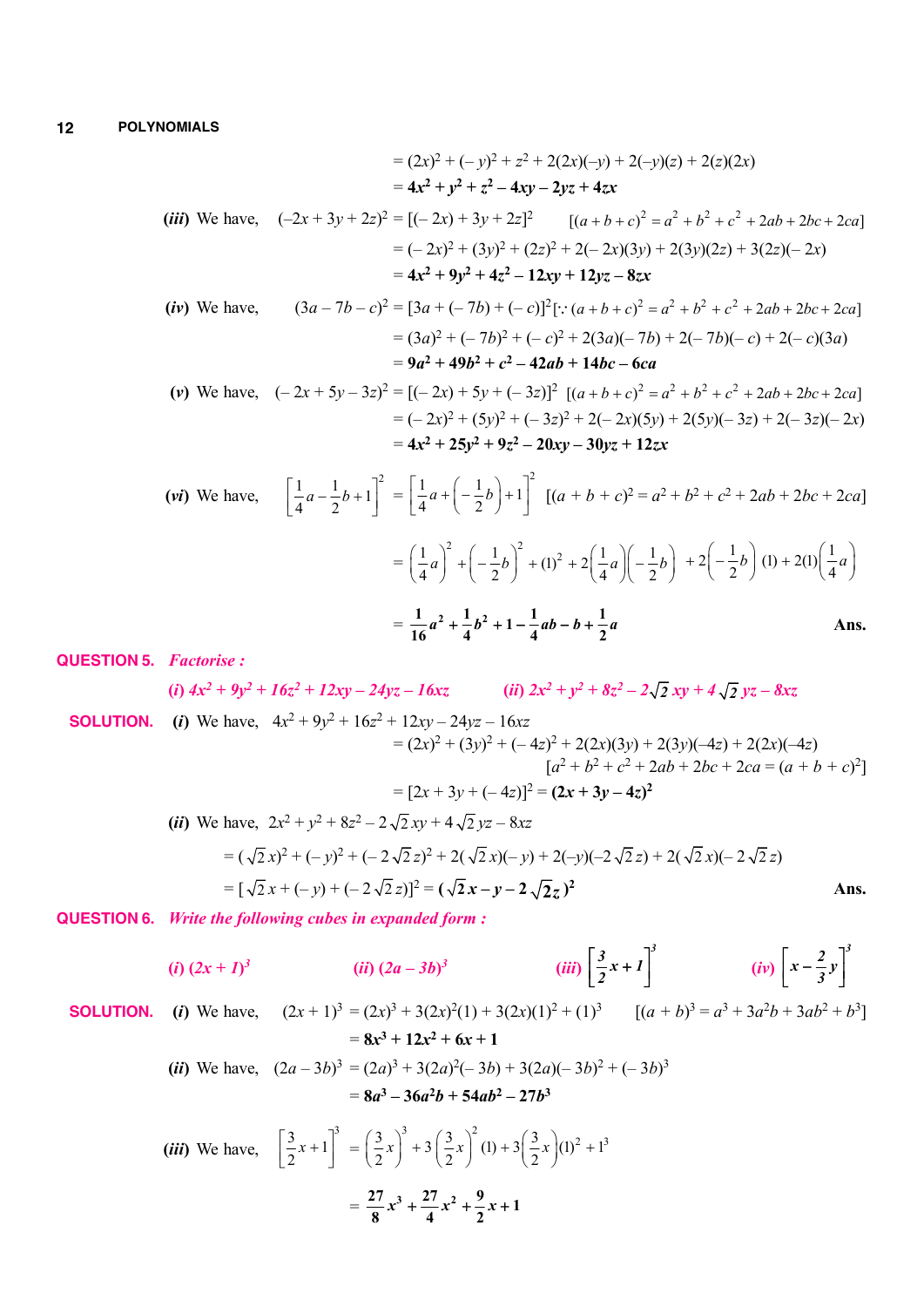(b) We have, 
$$
\left[x - \frac{2}{3}y\right]^3 = x^3 + 3(x)^2\left(-\frac{2}{3}y\right)^3 + 3(x)\left(-\frac{2}{3}y\right)^2 + \left(-\frac{2}{3}y\right)^3
$$
  
\n $= x^3 - 2x^3y + \frac{4}{3}xy^3 - \frac{8}{27}y^3$  Ans.  
\nQUESTION 7. Evaluate the following using suitable identities:  
\n(i) (99)<sup>3</sup>  
\n= (100<sup>2</sup>)<sup>2</sup> = 3 × 100 × 1(100 – 1) – (1)<sup>3</sup> [(a - b)<sup>3</sup> = a<sup>3</sup> – 3ab(a – b) – b<sup>3</sup>]  
\n= 1000,000 – 300 × 99 = 1  
\n= 1000,000 – 300 × 9200 – 1 = 1000,000 – 29701 = 970299  
\n(ii) (102)<sup>3</sup> = (100 + 2)<sup>3</sup> = (100<sup>3</sup> + 3 × 100 × 2(100 + 2) + (2)<sup>3</sup>  
\n= (1000,000 + 60100) + 8  
\n= 1000,000 + 60100 + 81000 = 1000,000 + 61208 = 1061208 Ans.  
\n(iii) (998)<sup>3</sup> = (1000-2)<sup>3</sup>  
\n= (1,0000,000 + 61200 + 8 = 1000,000 + 61208 = 1061208 Ans.  
\n(ii) (998)<sup>3</sup> = (1000-2)<sup>3</sup>  
\n= 1,00,00,000 - 60000  
\n= 994011992  
\nQUESTION 8. Factorise each of the following :  
\n(i) 8a<sup>3</sup> + b<sup>4</sup> + 12a<sup>2</sup>b + 6ab<sup>2</sup>  
\n(ii) 27 – 125a<sup>3</sup> – 135a + 225a<sup>2</sup>  
\n(i) 8a<sup>2</sup> + b<sup>4</sup> + 12a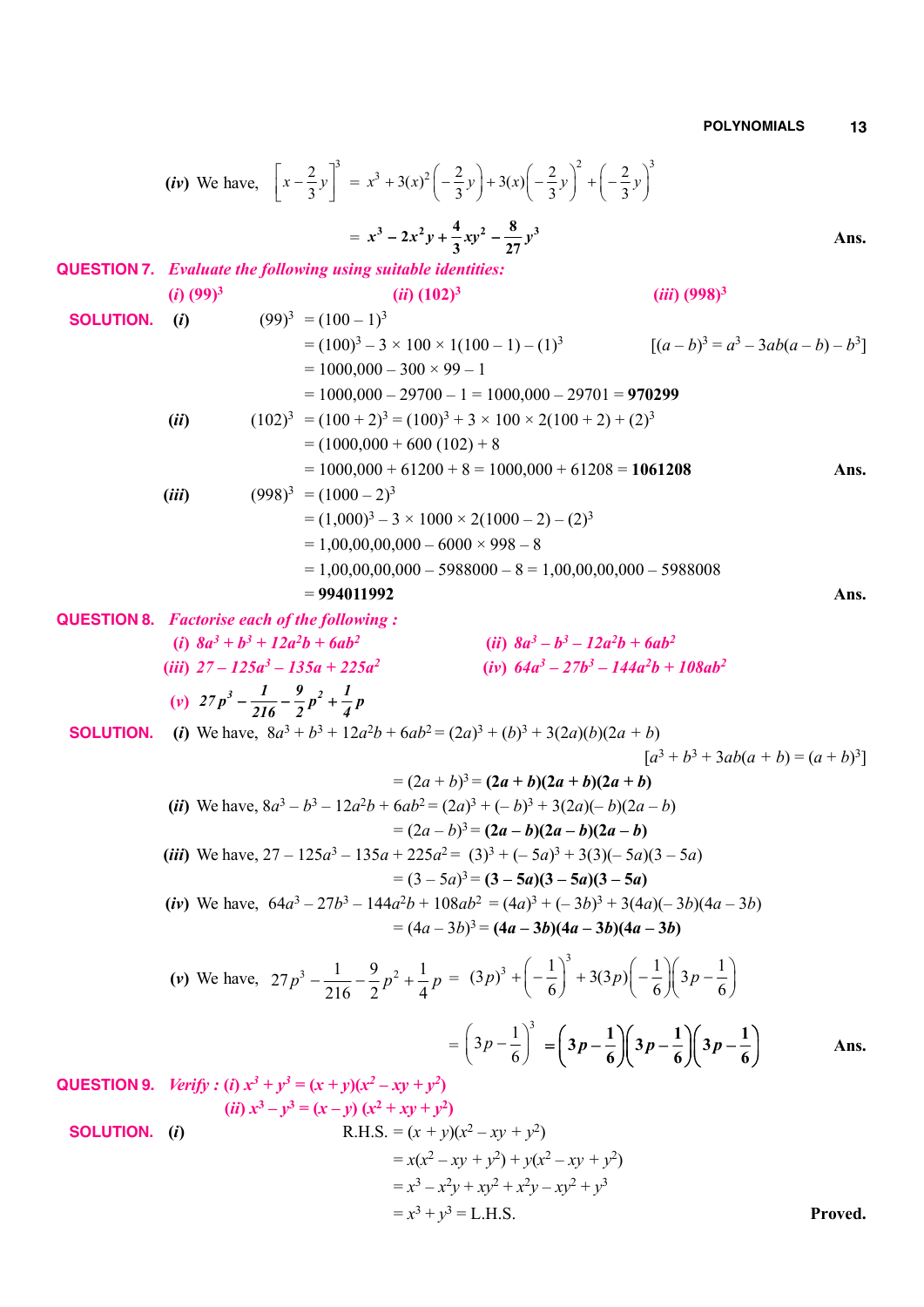14 POLYNOMIALS  
\n(ii) R.H.S. = 
$$
(x - y) (x^2 + xy + y^2)
$$
  
\n=  $x (x^2 + xy + y^2) - y (x^2 + xy + y^2)$   
\n=  $x^3 + x^2y + xy^2 - x^2y - xy^2 - y^3$   
\n=  $x^3 - y^3 = L.H.S.$  Proved.  
\n**QUESTION 10.** Factorise each of the following :  
\n(i)  $27y^3 + 125z^3$  (ii)  $64m^3 - 343n^3$   
\n**SOLUTION 10.** (i) We have,  $27y^3 + 125z^3 = (3y)^3 + (5z)^3$   $[a^3 + b^3 = (a + b)(a^2 - ab + b^2)]$   
\n=  $(3y + 5z) (3y^2 - (3y) (5z) + (5z)^2]$   
\n=  $(3y + 5z) (9y^2 - 15yz + 25z^2)$   
\n(ii) We have,  $64m^3 - 343n^3 = (4m)^3 + (-7n)^3$   $[a^3 + b^3 = (a + b) (a^2 - ab + b^2)]$   
\n=  $(4m - 7n) [(4m)^2 - (4m) (-7n) + (-7n)^2]$   
\n=  $(4m - 7n) (16m^2 + 28mn + 49n^2)$  Ans.  
\n**QUESTION 11.** Factorise :  $27x^3 + y^3 + z^3 - 9xyz$   
\n**SOLUTION 11.** Factorise :  $27x^3 + y^3 + z^3 - 9xyz$   
\n=  $(3x + y + z) [(3x)^2 + y^2 + z^2 - (3xy) - yz - z(3x)]$   
\n=  $(3x + y + z) (9x^2 + y^2 + z^2 - 3xy - yz - 3zx)$  Ans.  
\n**QUESTION 12.** Verify that  $x^3 + y^3 + z^3 - 3xyz = \frac{1}{2}(x + y + z)[(x - y)^2 + (y - z)^2 + (z - x)^2]$ 

**SOLUTION.**  
\nL.H.S. = 
$$
\frac{1}{2}(x + y + z) [(x - y)^2 + (y - z)^2 + (z - x)^2]
$$
  
\n=  $\frac{1}{2}(x + y + z) (x^2 - 2xy + y^2 + y^2 - 2yz + z^2 + z^2 - 2zx + x^2)$   
\n=  $(x + y + z) (x^2 + y^2 + z^2 - yz - zx - xy)$   
\n=  $x^3 + y^3 + z^3 - 3xyz$   
\n= R.H.S.  
\nVertical

**QUESTION 13.** If 
$$
x + y + z = 0
$$
, show that  $x^3 + y^3 + z^3 = 3xyz$ .  
\n**SOLUTION.** We have,  
\n
$$
x + y + z = 0
$$
\n
$$
x + y = -z
$$
\n
$$
(1)
$$
\n
$$
(2)
$$
\n
$$
x + y = -z
$$
\n
$$
(x + y)^3 = (-z)^3
$$
\n
$$
x^3 + y^3 + 3xy(x + y) = -z^3
$$
\n
$$
x^3 + y^3 + 3xy(-z) = -z^3
$$
\n
$$
x^3 + y^3 + z^3 = 3xyz
$$
\n
$$
y^3 + y^3 + z^3 = 3xyz
$$
\nProved.

**QUESTION 14.** *Without actually calculating the cubes, find the values of each of the following:*  $(ii)$   $(-12)^3 + (7)^3 + (5)^3$   $(ii)$   $(28)^3 + (-15)^3 + (-13)^3$ 

**SOLUTION.** (i) Using the formula 
$$
a^3 + b^3 + c^3 = 3
$$
 abc, if  $a + b + c = 0$ .  
\nHere  $a = -12$ ,  $b = 7$  and  $c = 5$   
\n⇒  $a + b + c = -12 + 7 + 5 = 0$   
\n⇒  $(-12)^3 + (7)^3 + (5)^3 = 3(-12)(7)(5) = -1260$   
\n(ii) Here,  $a = 28$ ,  $b = -15$ , and  $c = -13$   
\n⇒  $a + b + c = 28 - 15 - 13 = 0$   
\n⇒  $(28)^3 + (-15)^3 + (-13)^3 = 3(28) (-15) (-13) = 16380$